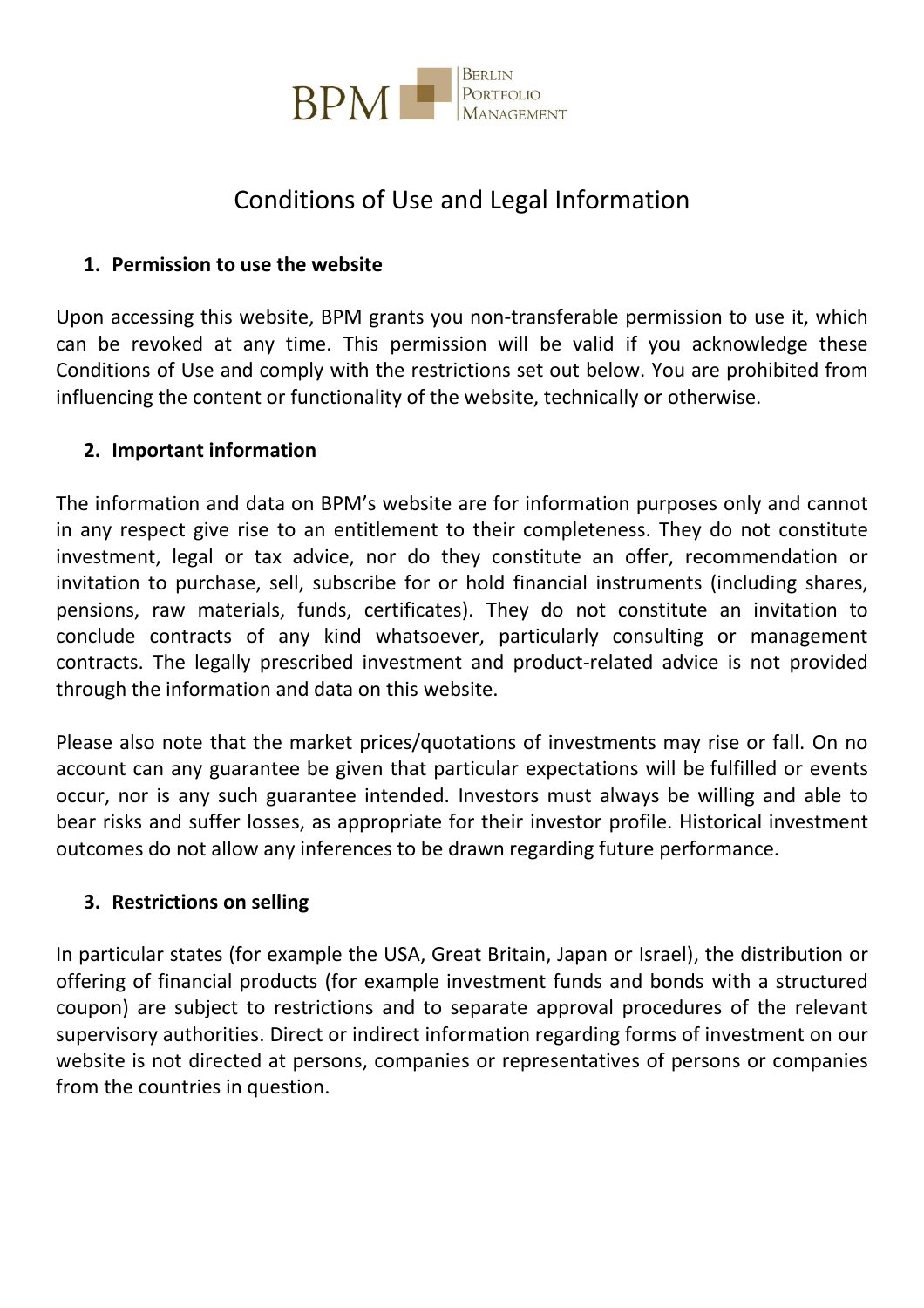

Furthermore, the financial products or services specified on this website may not be available in all states. In some cases they are only available if BPM holds the necessary permit there and/or if the relevant products and services have been granted a marketing permit. The place of performance may not be the country where the client has its registered office. We will be happy to provide you with details on this at your request.

#### **4. Information for US persons**

All the content of this website and the information it contains on investment solutions is not intended for distribution in the USA or to US persons (i.e. US citizens with a place of residence in the USA, persons who fall within the area of applicability of US laws and companies which are subject to the laws applicable in the territory of the USA).

#### **5. Statements on future developments**

This website and/or the market commentaries available on it may contain statements concerning the future. Although those statements reflect BPM's opinions and its expectations regarding the future, the actual developments and events may differ considerably from the stated expectations. BPM is on no account obliged to update or modify its statements concerning the future.

#### **6. Data quality**

BPM regularly reviews and updates the statements on the website. Despite it exercising due care, the data on which that information is based may have changed in the meantime. We can therefore accept no liability or provide any guarantee that the statements made are up-to-date, accurate or complete (see also section 5).

BPM accepts no liability for financial or other damage which results from the use of the information made available on its website. No guarantee can be provided that it contains no errors or is free from malicious software or that any malfunctions which are identified will be promptly rectified.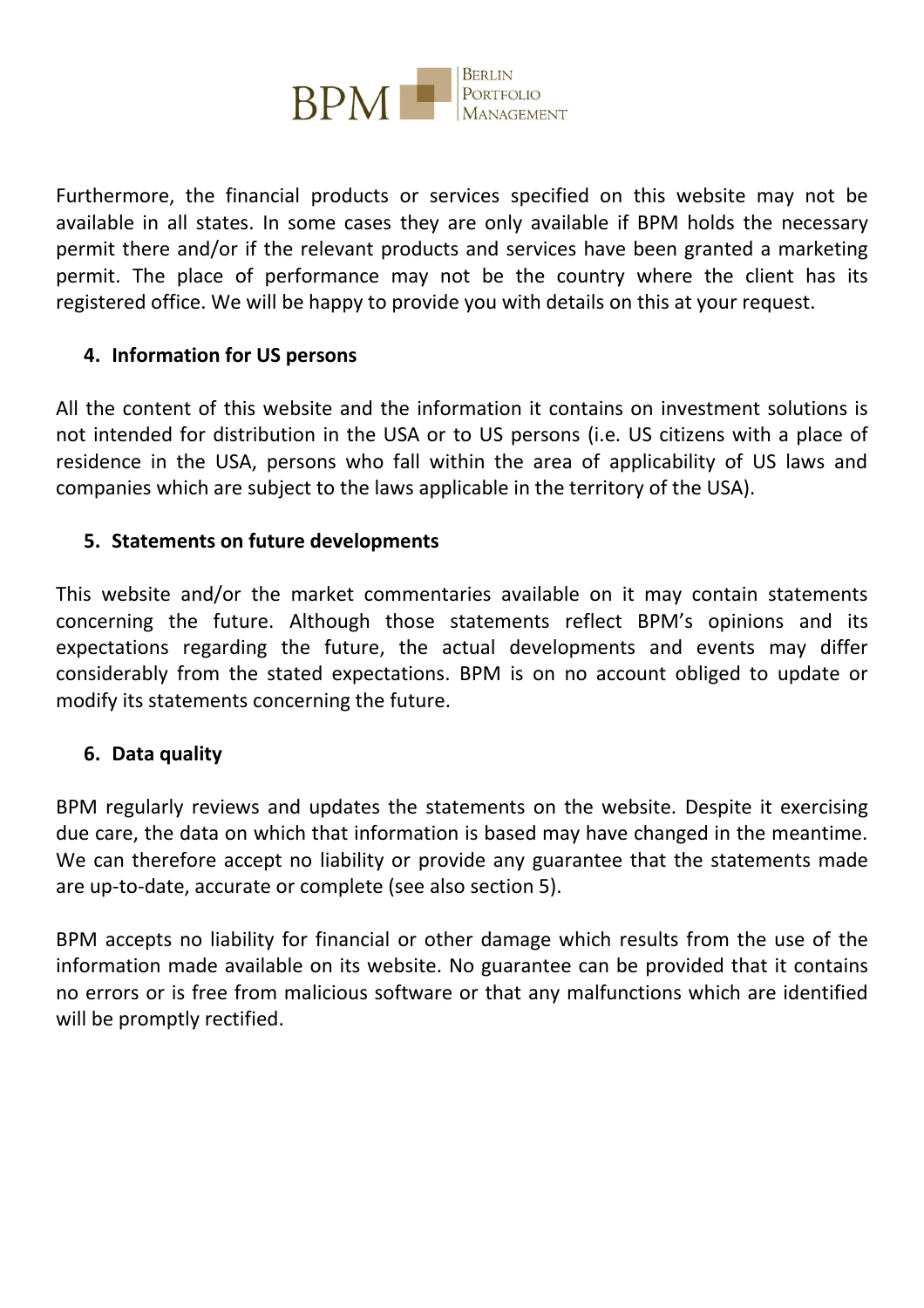

## **7. Links to other websites**

This website of BPM may contain links to other websites. BPM thoroughly verifies external content when it first accepts links to ensure that there are no legal violations or other malicious intentions (offensive content, ethical, religious or ideological defamation, racial hatred, fraud, pornography, deceit, phishing, etc.). Any use of third-party websites is at your sole risk and BPM accepts no responsibility with regard to such sites being accessed or used. Please inform us as soon as possible if you come across any questionable content on linked sites. BPM will then remove the relevant links as quickly as possible.

## **8. Copyright and trademark law**

All rights, titles and claims (in particular duplication rights, trademarks, intellectual property rights and other rights) to this website are subject, without limitation, to the applicable regulations and the ownership rights of the respective registered owner. No rights will be acquired through the use of BPM's website. Rights to logos, lettering, texts or documents will remain with BPM. The use or duplication of content, in part or in whole, is subject to BPM's prior written approval and the condition that the rights holder must be specified.

#### **9. Privacy policy and communication by electronic media**

When the contact option is used, BPM will receive and log users' personal data. The protection of that data is a high priority for BPM and will be ensured through a series of technical and organisational measures aimed at preventing access by unauthorised third parties. Personal data will be protected in accordance with the provisions of law. The recording of significant information, such as names, dates, times, domains, IP addresses, browsers, quantities and types of data and any free text entered by the user serves statistical and internal IT-related purposes. More far-reaching data will only be recorded if you provide that information voluntarily. For the transmission of personal data, BPM can provide "SSL-encoding" with a recognised security certificate.

E-mails sent over the Internet are neither confidential nor secure without additional encoding technology. They can be viewed, blocked, falsified or erased by third parties with minimal technical effort. For example, e-mails can, when used by US or other foreign providers outside the national borders, be read, stored and evaluated even if the recipient of the e-mail is based within the national borders and has not given its consent.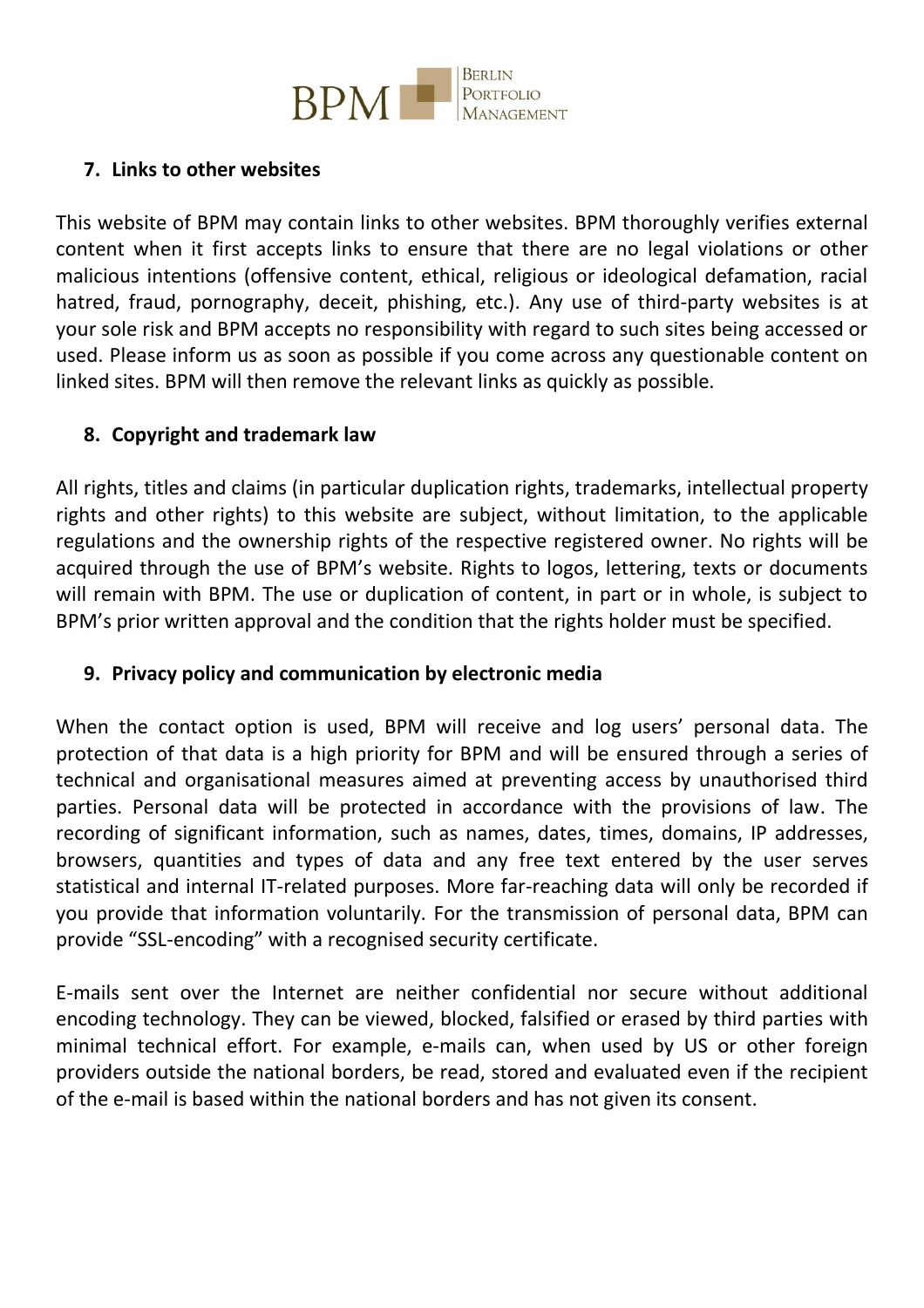

Therefore you should not send personal or confidential information as an e-mail, but should use a secured postal despatch. In particular, account data such as asset balances, account numbers and passwords should not be sent in e-mails. For particular types of communication (particularly where quarterly reports sent by e-mail are requested) BPM can install an advanced encoding system with the client's cooperation. If contractual arrangements to that effect between BPM and clients deviate from these Conditions of Use, the contractual arrangements will take precedence.

Unless otherwise agreed in an individual case, BPM will accept no orders which are placed by e-mail or other electronic transmission systems. This rule will apply even if we acknowledge a message. BPM cannot therefore be held liable to any person for damage which occurs in connection with the transmission of messages outlined above.

## **10. Limitation of BPM's liability**

The use of BPM's website is always at your own risk. You will be responsible for the consequences resulting from the use of the website and the downloading of data. BPM will not be liable for damage of any kind which arises as a result of information published on its website or absent from it. This particularly applies to damage due to investment decisions. Claims for damages, whether they be direct or indirect, delictual, atypical or a result of consequential damage are also covered by this exclusion of liability. This exclusion of liability does not apply if it is not permissible under the applicable laws and also in the event of gross negligence or wilful misconduct on BPM's part.

#### **11.Miscellaneous**

#### 11.1 Governing law

Unless otherwise provided for in the contractual arrangements, these Conditions of Use are subject to German law.

#### 11.2 Scope of applicability

These Conditions of Use apply between the users of the website and BPM and also extend to their representatives. Where rights are provided for in these Conditions of Use, BPM will be able to transfer those rights to third parties.